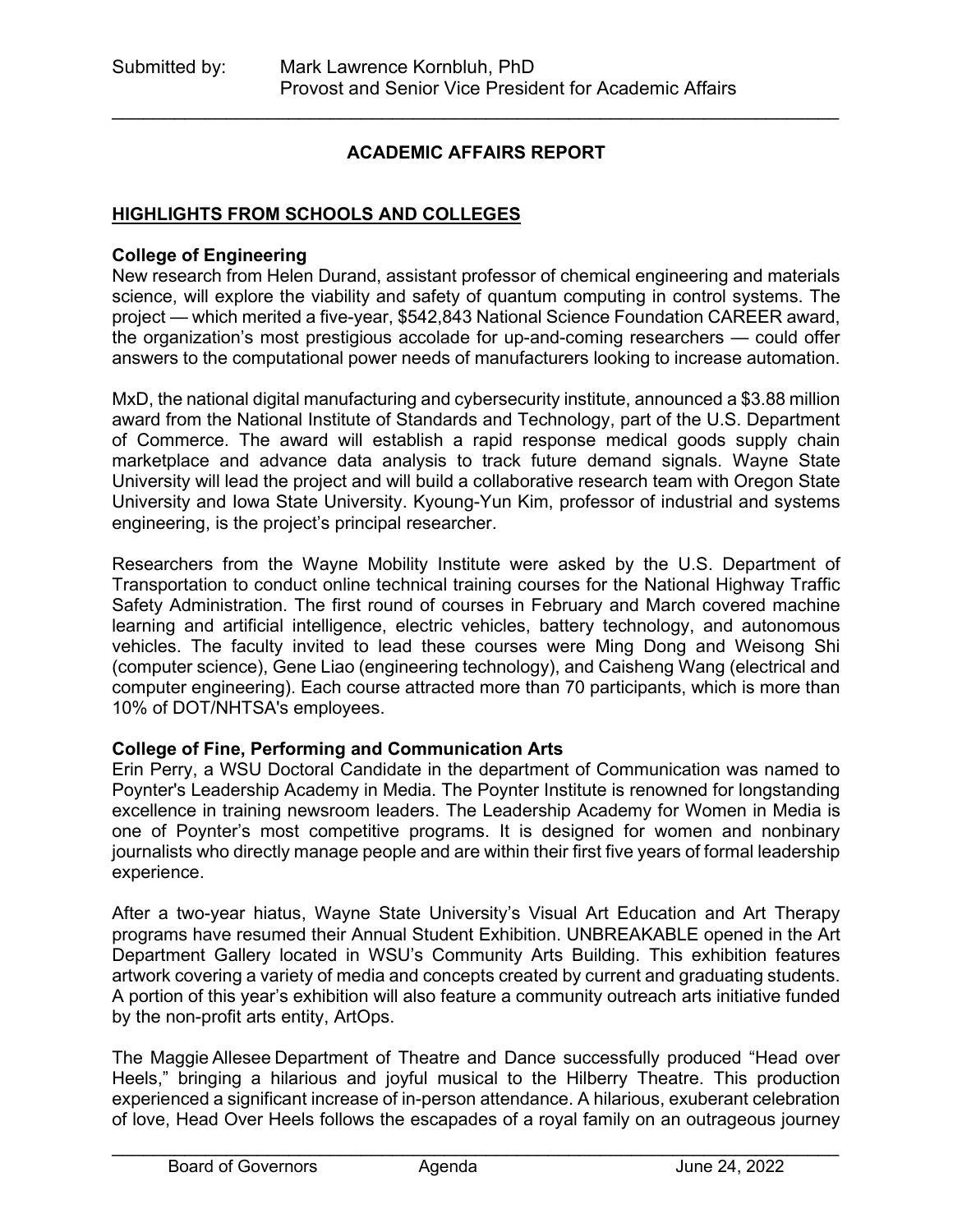to save their beloved kingdom from extinction - only to discover the key to their realm's survival lies within each of their own hearts.

# **College of Liberal Arts and Sciences**

The College of Liberal Arts and Sciences hosted its inaugural **Families of Future Warriors on** [April 23.](https://go.wayne.edu/april23) The day-long event welcomed children with one or more incarcerated parent (40% of all youth in Detroit) to campus for a day of STEM demonstrations, poetry, planetarium shows and more. The children, 8-15 years old, ended the day with lunch at the Towers Cafe. The event was supported by a grant from the Michigan Space Grant Consortium.

More than 30 Wayne State students participated in CLAS's Virtual Undergraduate Research Symposium on April 22. Presentation topics ranged from mental health and incarceration to the male and female gaze in film theory. Selected students were awarded monetary prizes. The research projects can be viewed at [go.wayne.edu/2022UGR.](http://go.wayne.edu/2022UGR)

Research from [Biological Sciences Professor Donna Kashian's la](https://clasprofiles.wayne.edu/profile/ci3714)b is making headlines. Her team has found that invasive quagga mussels are reproducing for longer seasons each year in the Great Lakes. This could allow them to spread farther and faster through the basin and cause more damage. The [Detroit News recently covered](https://www.detroitnews.com/story/news/environment/2022/05/14/great-lakes-quagga-mussels-invasive-threat/9586876002/) the group's work on Belle Isle.

Anthropology Chair Krysta Ryzewski's book *Detroit Remains: Archeology and Community History of Six Legendary Places* [won the book prize from the University of Mary Washington](https://eagleeye.umw.edu/2022/04/14/center-for-historic-preservation-awards-book-prize/)  [Center for Historic Preservation.](https://eagleeye.umw.edu/2022/04/14/center-for-historic-preservation-awards-book-prize/)

The [first cohort of Maximizing Access to Research Careers](https://twitter.com/WayneStateCLAS/status/1525193872841875456) [\(MARC\)](https://twitter.com/WayneStateCLAS/status/1525193872841875456) [Scholars participated in](https://twitter.com/WayneStateCLAS/status/1525193872841875456)  [an end-of-the-year celebration and graduation.](https://twitter.com/WayneStateCLAS/status/1525193872841875456) Scholars are moving on to Ph.D. programs at Emory University, Michigan State, U-M, and of course, Wayne State.

Public Health Professor [Sasha Zhou recently collaborated on a critical study](https://clas.wayne.edu/public-health/news/mental-health-of-college-students-is-getting-worse-fewer-students-of-color-are-seeking-help-44732) that illustrates the decline of college student mental health over the course of the past decade. What's more, the study showed that students of color were less likely to reach out for help. Future research will explore the barriers to treatment and how the characteristics of particular colleges and universities may impact help-seeking.

### **Eugene Applebaum College of Pharmacy & Health Sciences**

The Clinical Laboratory Science Program partnered with the Physician Assistant Studies program in an interprofessional education experience involving point of care testing; the Pathologists' Assistant program increased its class size to 16 students for the spring/summer semester (9 in-state and 7 out-of-state students); and Associate Professor of Physical Therapy Joseph Roche's leading paper on a COVID-19 treatment possibility, which was published in the FASEB Journal early in the pandemic, has been recognized as one of the top-cited articles in 2020-21.

### **Irvin D. Reid Honors College**

The 2022 graduates of the Irvin D. Reid Honors College were celebrated on May 4, 2022 with a special Honors Graduation Ceremony in the Student Center Ballroom. About 90 graduating Honors students were present along with parents and guests. The event featured a welcome and acknowledgement of graduates from Dean John Corvino and reflections from three graduating Honors seniors. Representatives from CLAS, CFPCA, MISB, College of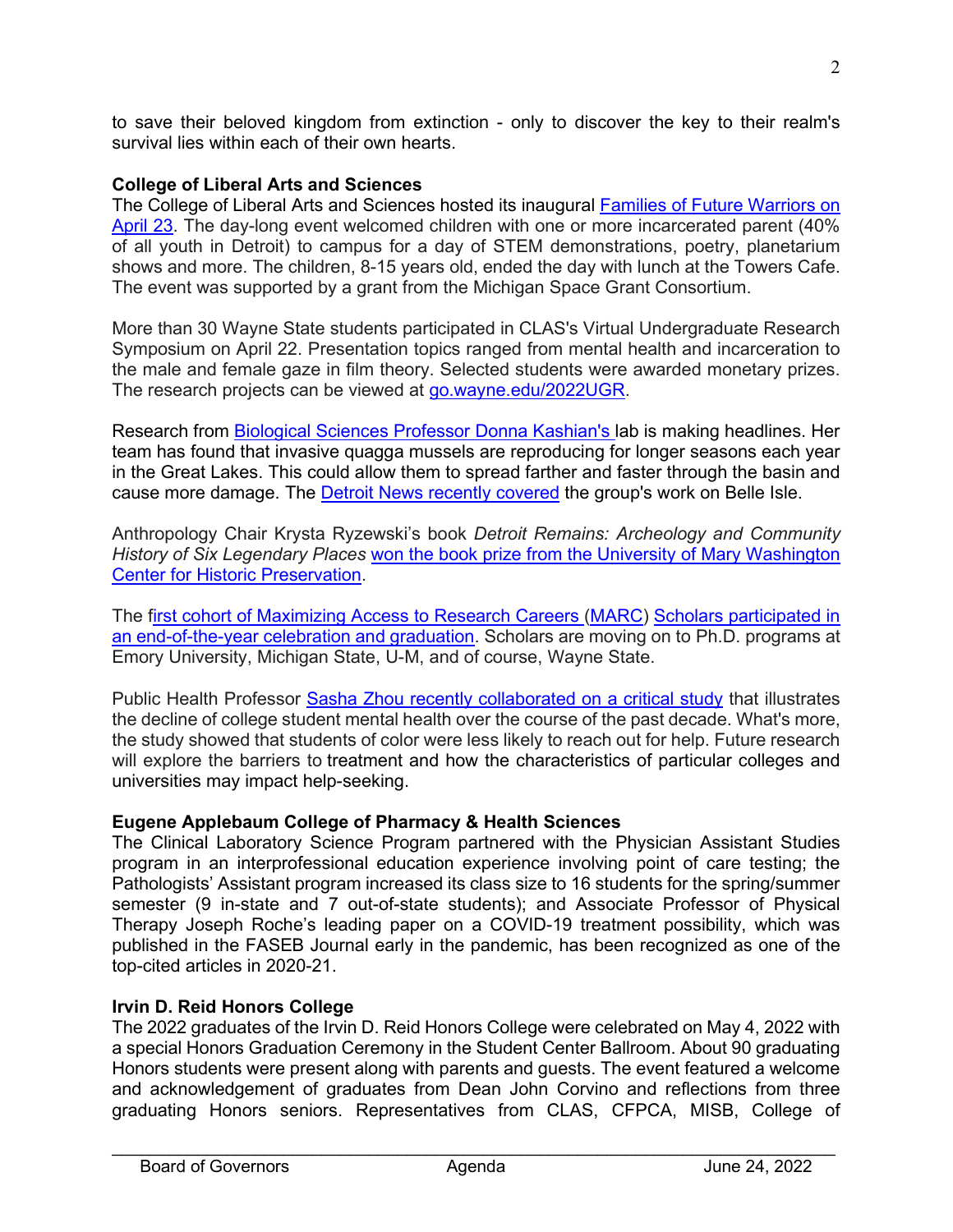Education, and College of Engineering were also on-hand to congratulate the Honors graduates. A reception with refreshments followed the ceremony for graduates and their guests.

The Honors College has completed the student application period for the third class of the Applebaum Emerging Leaders Program for Summer 2022. Ten Honors students will be selected to participate in AEL, an intensive program that offers personal, professional and leadership development experiences to select Irvin D. Reid Honors College students in an engaging, interactive cohort. Each participating student received a stipend, and the Applebaum Emerging Leaders Program was lead and taught by Heather Walter-McCabe, Associate Professor at the Wayne State School of Social Work and Law School, with support and mentoring from Wayne State University faculty and administrators, community leaders, and business professionals. More information on the program is provided at <https://honors.wayne.edu/academics/applebaum>

Now in its third year of partnership, the summer Rocket Companies Tech On-Ramp Program is a collaboration between the Irvin D. Reid Honors College and the Rocket Family of Companies. Together with Grow Detroit's Young Talent (GDYT), which works with Detroit Public Schools Community District (DPSCD) to recruit high school students to the summer program, the Honors College provides summer internship opportunities for Honors students to mentor DPSCD youth in technology and digital skills. The six-week intensive summer program engages 6-10 Honors students—each of whom receive a \$5,000 stipend-- to serve as a mentor and coach to local high school students. The summer enrichment program is focused on computer science, educational technology and writing computer code. The program itself is coordinated by an Honors student who completed the internship in a previous summer along with an Honors administrator and professional staff from Rocket Companies.

### **Law School**

# *Wayne Law's Levin Center Receives \$3M from Congress*

Congress included in the fiscal year 2022 budget for the U.S. Department of Education a \$3 million investment in the Levin Center's new State Oversight Academy (SOA) – the first and only institution in the nation dedicated to promoting effective oversight by state legislatures. The SOA will provide training, teaching, technical assistance, and research to help states across the country improve legislative fact-finding. The grant will build on the Levin Center's work with Congress and its broad-based efforts to elevate the public's understanding of oversight as a central component of democratic governance.

### *Pipeline Programs Encourage Young People to Pursue Legal Careers*

Applications [are open](https://law.wayne.edu/news/wayne-law-invites-undergrads-to-apply-to-free-lsat-law-school-prep-program-47730) for Wayne Law's Damon J. Keith Pre-Law Summer Institute. The free, four-week summer program aims to provide undergraduate students with the resources to successfully apply to and attend law school. Applicants must have graduated from a Detroit Public Schools Community District Public High School or be residents of the city of Detroit. Additionally, Wayne Law's Black Law Students Association (BLSA) is encouraging middle school students to pursue careers in law. On April 8, students from Detroit's David Ellis Academy toured the law school and participated in a live debate as part of BLSA's annual "[Be the Change"](https://law.wayne.edu/news/be-the-change-inspires-detroit-middle-school-students-to-pursue-careers-in-law-47708) event. Organizers said the program aimed to show Detroit youth that lawyers can look like them, too.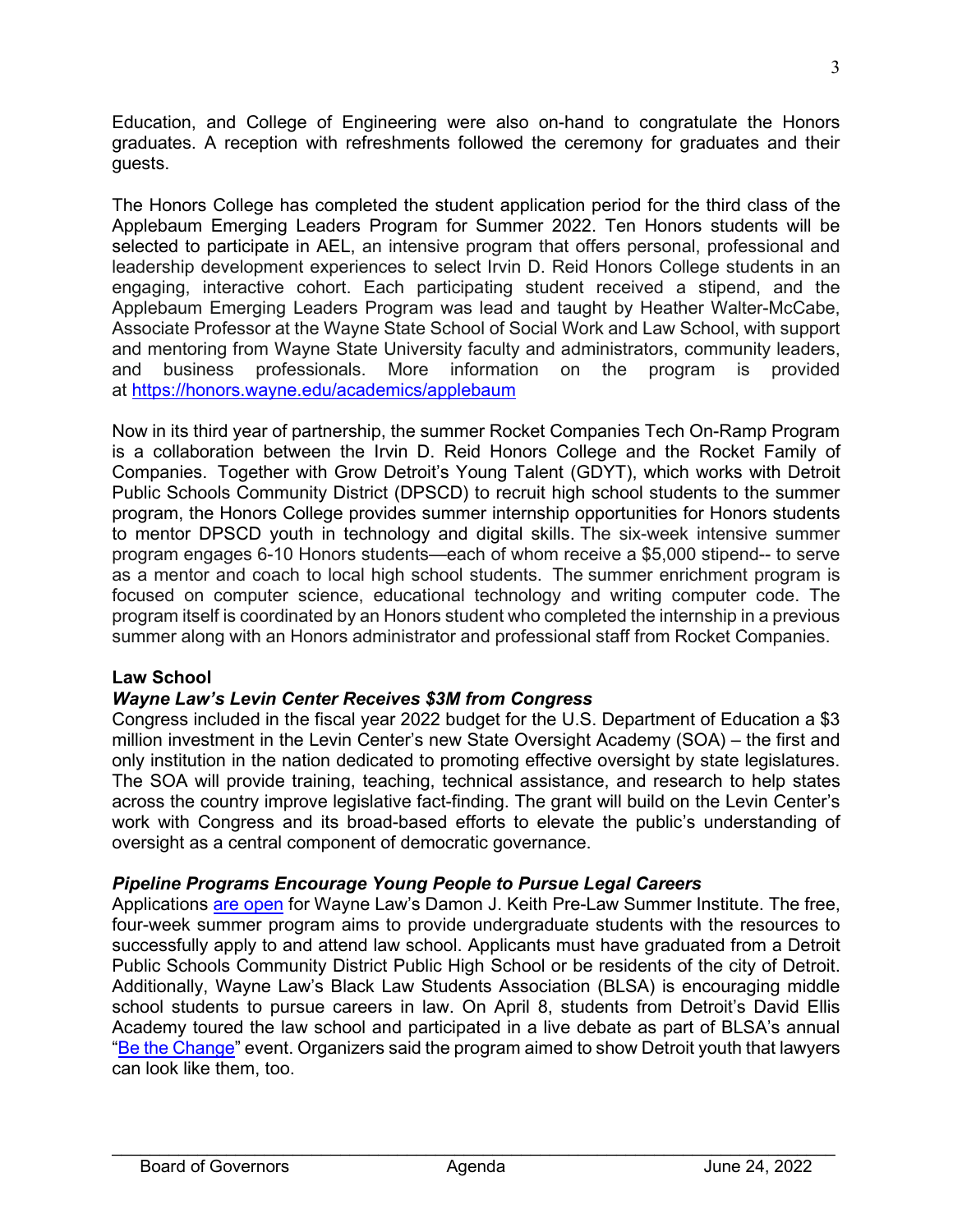## *Minor in Law Program Adds New Partner*

Effective winter 2023, the College of Engineering will join the list of partner schools and colleges to offer the undergraduate minor in law. The program will provide future engineers and engineering managers a working knowledge of the laws that affect their work and that will enable them to: comply with local, state, and federal regulations; understand the boundaries of their personal and professional liability; negotiate contracts; protect their intellectual property; and appreciate the broad legal backdrop against which the business and engineering worlds operate.

Nearly 300 students have declared the interdisciplinary minor in law since its launch in winter 2020.

## **Mike Ilitch School of Business**

On May 9, the Mike Ilitch School of Business hosted a U.S. Department of Commerce event focused on increasing diversity and resiliency in the global supply chain. The half-day event, titled "Solutions for Diverse Suppliers & Supply Chain Resilience: Capital, Contracting, & Export Promotion," included Deputy Secretary of Commerce Don Graves, Sens. Peters and Stabenow, Reps. Lawrence and Tlaib, Lt. Gov. Garlin Gilchrist, and Mayor Mike Duggan as well as a host of industry leaders. Provost Kornbluh offered welcome remarks on behalf of WSU, and a select group of Ilitch School students had the opportunity to participate in roundtable discussion with Dep. Sec. Graves.

Prior to its formal commencement on May 7, the Ilitch School hosted its first in-person graduation party since December 2019. More than 150 graduates and their guests were treated to free professional photographs, a selfie station, refreshments and music (one of our graduate advisors served as the DJ). Graduates who completed the school's placement survey prior to or during the event also received a special ribbon to pin to their gown to identify them as Ilitch School graduates.

Teams of Ilitch School finance students competed for the coveted Kresge Foundation Investment Award at the school's winter 2022 Student-Managed Investment Fund (SMIF) Stock Pitch Competition. The team of Kaitlyn Decker, Mamadou Gnangadou and Donald O'Keefe took top honors for their winning presentation of 3M to the SMIF Advisory Board. The competition culminated student participation in a finance course designed to teach the essentials of portfolio management and stock evaluation and selection. The course (FIN 5220 and FIN 7990) was created in 2015 with seed funding from Fifth Third Bank and complements a \$2 million student-managed investment fund that was established by the Kresge Foundation. The fund grew to over \$3 million, and following a rebalancing at Kresge, has a current market value of \$2 million.

### **School of Social Work**

The School of Social Work has been named a top 50 School for Social Work in 2023 according to U.S. News & World Report Best Graduate School ranking. The School has risen to its highest placement in the last decade, rising from #44 to #36.

To address the need for increased specialized training within practice areas and with individual client populations, the School has launched seven new focal areas of study within the Master of Social Work Program: 1. Integrated health, behavioral health, and substance use; 2. Trauma, stress, and violence; 3. Social Work in criminal legal settings; 4. Social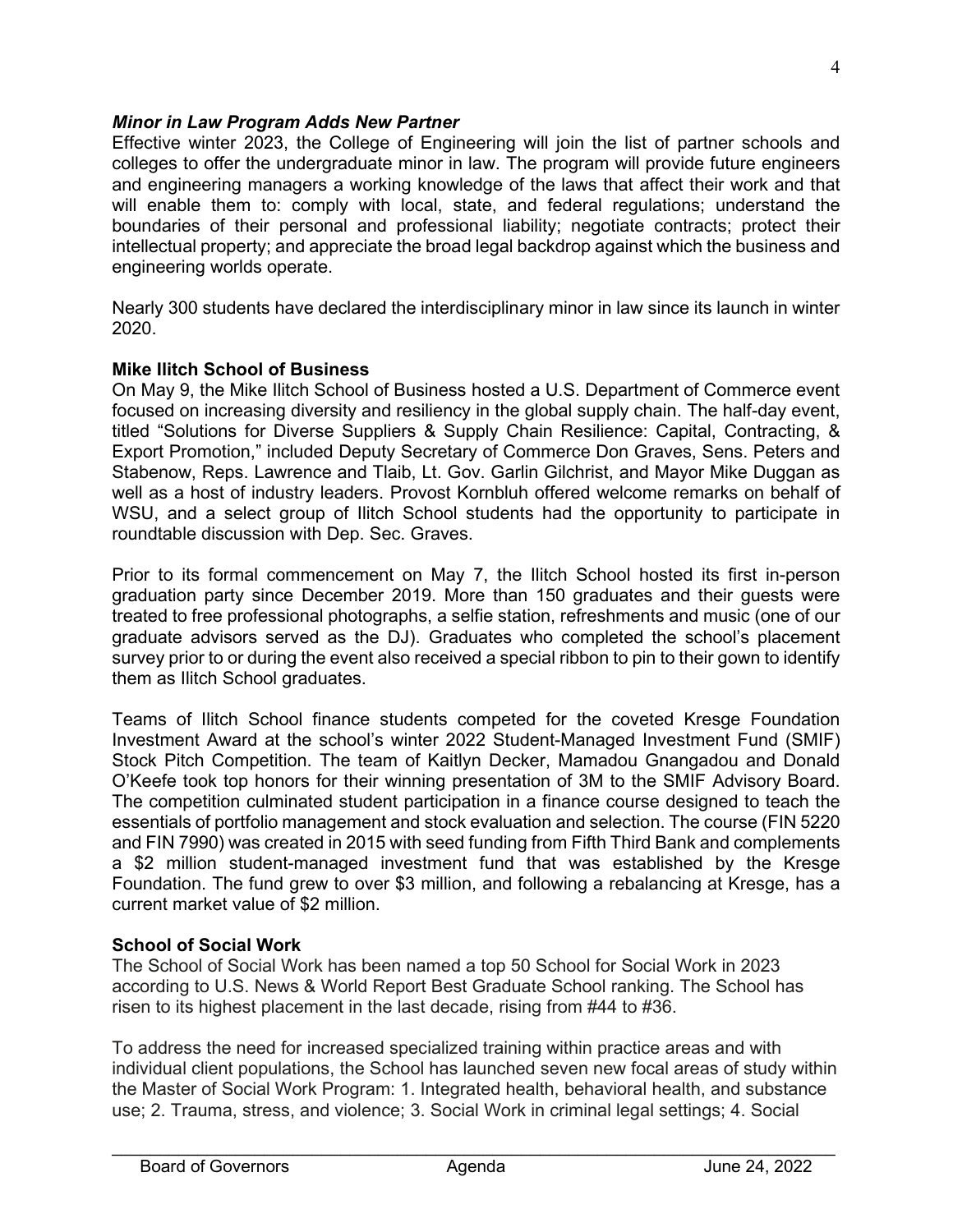Work with older adults; 5. Children & Families; 6. Research & Evaluation; 7. Community Change, Social Entrepreneurship and Social Justice.

The Center for Behavioral Health and Justice launched a new research listing, making over one hundred research products more accessible to fellow researchers and the community. The listing allows users to select the type of research products they would like to see, including academic publications, reports, policy briefs, resources, videos, animations, toolkits, and more. Users can also select to view by initiative and explore research materials focused on jail diversion, opioid treatment ecosystems, re-entry, juvenile justice, crisis response, and the Wayne County jail/mental health initiative.

## **Student Academic Success and Global Engagement**

Wayne State has improved access to a four-year degree while simplifying transfer credit for all students from two-year colleges. The university eliminated the transfer credit limit from two-year colleges and eliminated the number of transferrable credits earned in applied, technical, or vocational programs that will be accepted toward a bachelor's degree at WSU. This change allows students in associate and applied science and other two-year degree programs equal opportunities to transfer into Wayne State bachelor's degree programs. A signing ceremony celebrating the expanded collaboration between WSU and its community college partners was held in late May, with Jackson College President Daniel Phelan participating.

Amazon has named Wayne State University a new **Career Choice** program partner. Career Choice is an education benefit for eligible Amazon employees who want to upgrade their skills or learn new ones that will enhance their career success. Full-time employees are eligible for the maximum tuition benefit of \$5,250 per year and part-time employees are eligible for \$2,625 per year, with no lifetime cap. Through Career Choice, Amazon will pre-pay 100% of tuition and fees to Wayne State up to the employee's maximum eligibility.

Wayne State University is one of only 171 colleges and universities in the nation - and one of only three public universities in Michigan - recognized by the **Phi Theta Kappa Honor Society** for the dynamic pathways it has created to support community college transfer students and help them succeed.

At the end of May, the university had received 16,003 first-time **undergraduate applications**, which is an increase of 8% over this time last year and more than all applications received for the Fall 2021 cycle, which totaled 15,352. Admits are up 10% for a total of 10,120 so far Transfer applications are up 10% over last year, for a total of nearly 3,000 with 64% of apps from community college students. So far, 1,600 transfers have been admitted, an increase of 8% from this time last year.

A new WSU **Community College Transfer Housing Scholarship** has been created for Fall 2022 to assist with on-campus housing costs. The scholarship covers up to \$5,000 per academic year for up to 2 years for a total of \$10,000. Students from Lansing Community College, Grand Rapids Community College, Delta Community College, Mid-Michigan College and Jackson College will be considered for awards.

Wayne State is on track to have its best year ever for the number of international fellowships awarded to students and faculty. Students receive mentoring and assistance with their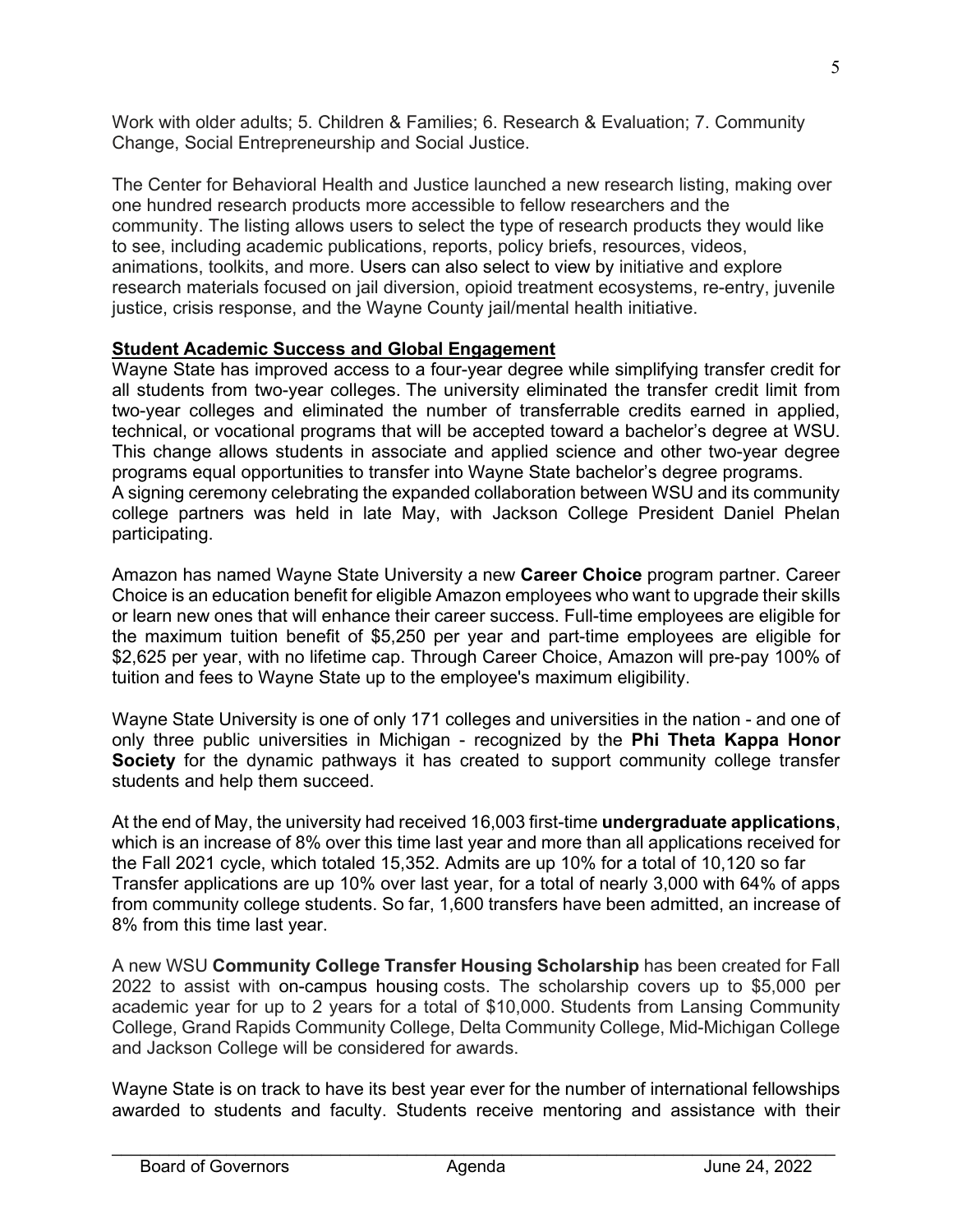applications and essays through the Office of Fellowships in OIP. So far, two students have received Fulbright Awards to study abroad and two are waitlisted; one student received the Boren Fellowship to study Mandarin in Taiwan; and three students have received the Critical Language Scholarship, a summer study abroad opportunity for students to learn languages that are essential to America's engagement in the world. Our students will study Arabic, Korean and Turkish. The Fulbright and Critical Language programs are supported by the U.S. Department of State, and Boren is an initiative in the Defense Language and National Security Education Office within the Department of Defense.

Three faculty members have been awarded Fulbrights to research and teach abroad in 2022- 23, and WSU will welcome visiting Fulbright Scholar Vaitsa Giannouli from Aristotle University in Thessaloniki, Greece, in 2023.

A new virtual academic collaboration between Wayne State and Ruhr West University of Applied Sciences in Mülheim, Germany, provides students and faculty with global experiences at a time when international travel is still difficult but the need for graduates who can demonstrate intercultural competencies continues to climb.

The International Virtual Academic Collaboration also includes partners Harz University of Applied Sciences in Germany, Iowa State University and Michigan State University, and is partially funded with a grant of nearly \$272,000 from the German Academic Exchange Service. A team from Ruhr visited Wayne State in November, and WSU representatives visited Germany in May to sign a consortium agreement to develop and expand the partnership, including the creation of a summer academy that rotates among the two countries and four universities.

# **STUDENT SERVICES**

Through the Dean of Students Office, Wayne State was awarded a \$3,000 award from the MTV Early Voting is Easier Campus Challenge to support the promoting of early voting for this coming November  $8<sup>th</sup>$  elections.

Student senators Fatima Yahya and Ibrahim "Abe" Ahmed were selected by Michigan Secretary of State Jocelyn Benson to serve on the Michigan Collegiate Student Advisory Task Force.

Yousra Zouani, a senior from Canton, Michigan, studying Biomedical Engineering, was elected President of the 2022-2023 Student Senate.

Amelia Benavides-Colon, a junior from Detroit, Michigan, studying Journalism, was selected as Editor-in-Chief for the 2022-2023 The South End student newspaper.

The semesterly tradition Finals Week Late Night Breakfast Study Break returned on Wednesday, April 27 for the first time since Fall, 2019 and had over 1,000 students in attendance. Students were served "breakfast" from 9:00 p.m. to 12:00 midnight by guest faculty and staff.

Springfest was introduced as a new tradition and took place on Wednesday, April 20. Close to 2,000 students attended the event. Now we have three "feature" student organization